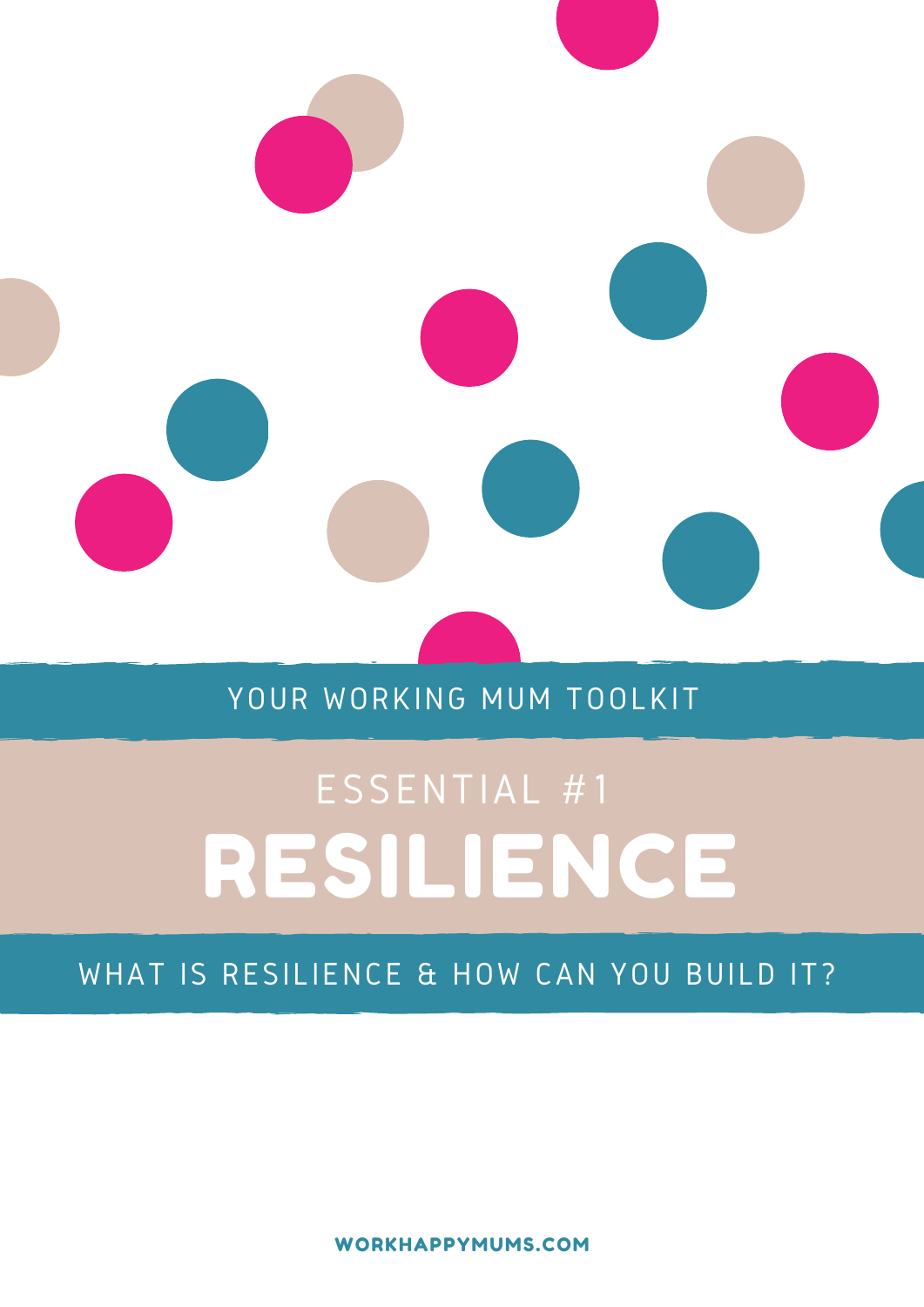Resilience is the first essential in every working mum's toolkit. Without it, working motherhood can all feel like just one big uphill struggle, but with resilience it can become one exciting adventure!

#### What is resilience?

Resilience is our ability to cope with adversity – the tough times. Resilience gives us the strength, courage and stamina to overcome the challenges we experience as working mums - the overwhelm, the guilt, and the exhaustion to name just a few on a rather long list - and ultimately helps us to thrive as a working parent.

#### How resilience helps us as working mums

Here are 3 ways resilience helps us every day as working mums:

#### 1) Resilience helps us bounce back from parenting 'mistakes'

We all mess up as parents. We've all been late to pick up our kids from kita or school, missed a special event, yelled too much or dropped another ball or five. Having resilience helps us to see these experiences as a lesson rather than a stick to beat ourselves up with. It helps us to forgive ourselves, look for forgiveness from others, banish the guilt and move on. Resilience is realising that a couple of parenting mistakes here and there do not define us as bad parents when we know we're doing the best we can.

#### 2) Resilience helps us overcome overwhelm

When it all gets too much and we feel like we have too much to do, that we are doing everything badly and can't cope, resilience can prevent us from completely succumbing to overwhelm. It can help us to pause, take a breath, reassess our situation, perhaps take out our journal or ask for help, and find a solution. It can help 'unstick' us from our mental impasse and find a path forward.

#### 3) Resilience gives us courage

If you have downloaded this worksheet, I know you are like me, ambitious for your career, and that ambition often requires us to step out of our comfort zones, try new experiences, seize big opportunities, be assertive and take risks. It's resilience that gives us the courage to do these things, to keep on trying and to cope with setbacks and challenges along the way.

It's in these ways, that resilience is making our lives as working mums possible. Even if you feel you aren't naturally resilient and are inherently sensitive when faced with tough times, the good news is that resilience is a skill and just like any other skill, it's one that can be learned and developed over time. Below are some suggestions to help you do that.